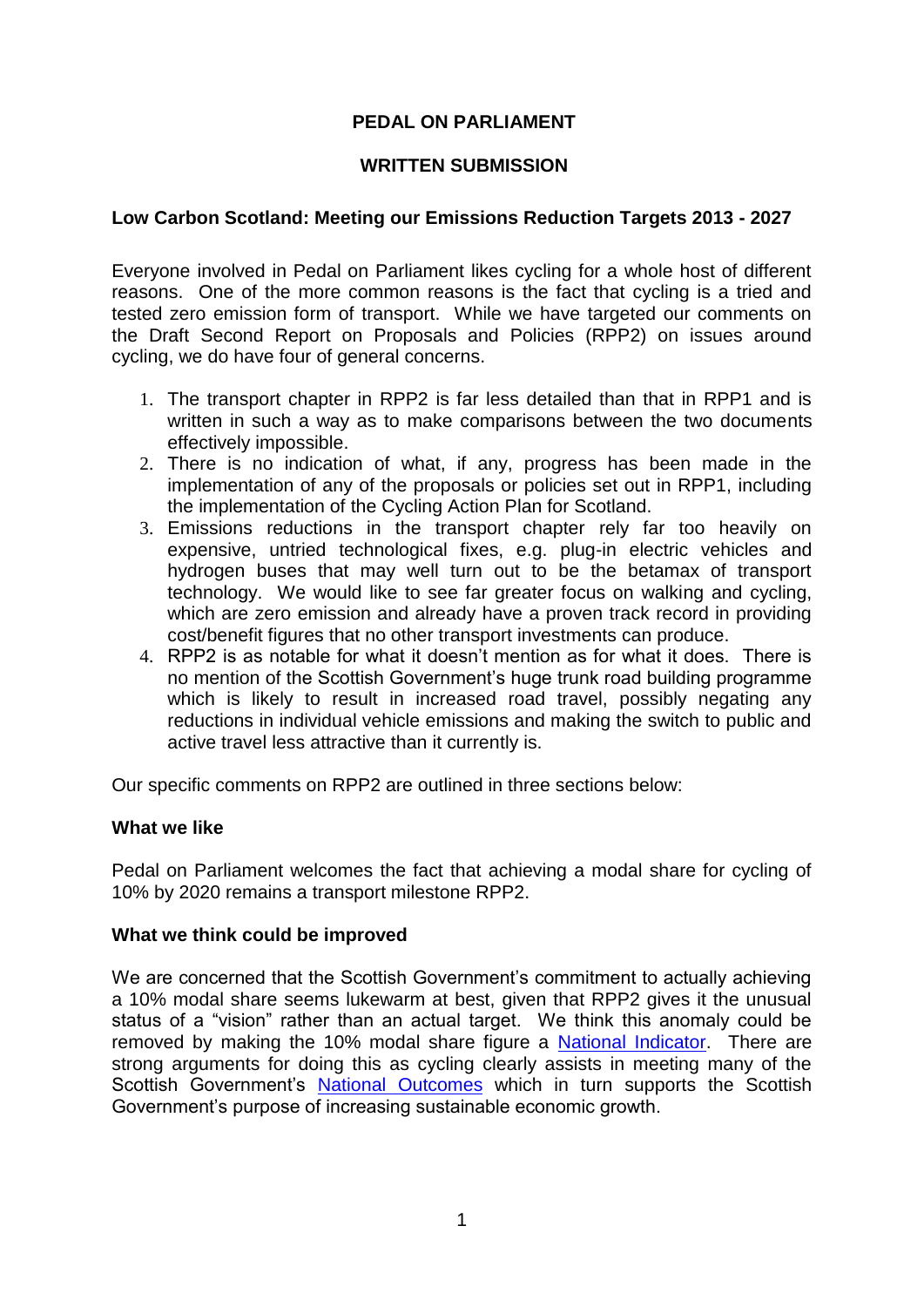### **What we think is wrong**

Pedal on Parliament's main concerns regarding RPP2 relate to the following paragraphs in the Technical Annex:

"4.4.31 For walking, it is assumed that the package of measures will increase the number of walking trips by 50% with a third of these trips replacing journeys by car by 2022. For cycling, it is assumed that the package of measures achieves at outcome of 10% of all journeys being made by bicycle, with 33% of those additional trips being switches from car journeys.

4.4.32 Investment in cycling and walking infrastructure are based on evidence of intensive cycle programmes in Europe which have involved expenditure in the order of £5 per person per year over a 10 to 15 year period. A further assumption made is that the investment will be front loaded to help change the current culture of very low cycle use and to further increase the number of walking trips."

These paragraphs indicate that:

- Achieving the RPP2 emissions reduction targets for transport requires the 10% modal share for cycling to be reached
- The Scottish Government assumes that this will happen on the current level of investment
- Investment in active travel is currently being front loaded

Pedal on Parliament is not aware of any organisation involved in transport issues which thinks the 10% modal share for cycling will be achieved on the current level of investment, e.g. the Scottish Parliament's Infrastructure and Capital Investment Committee states in its Stage 1 Report on the Draft Scottish Budget 2013/14 that:

**"178.** The Committee remains concerned that funding available to support the implementation of this strategy appears inadequate to meet the 10% target by 2020...If the required level of investment is not made, the Committee believes that there is a very real risk that the 10% target will not be met, and that the Scottish Government would need to consider scaling back on this ambitious objective."

There is certainly no evidence that the Scottish Government is front-loading investment in active travel, as annual investment remains at the level it was when the current administration entered office in 2007.

Pedal on Parliament is not aware of any "...intensive cycle programmes in Europe which have involved expenditure in the order of £5 per person per year over a 10 to 15 year period" that have resulted in a step change in cycle use. Countries and cities that have successfully achieved 10% plus modal share for cycling have invested considerably more than these amounts to achieve significant modal shift to cycling and walking.